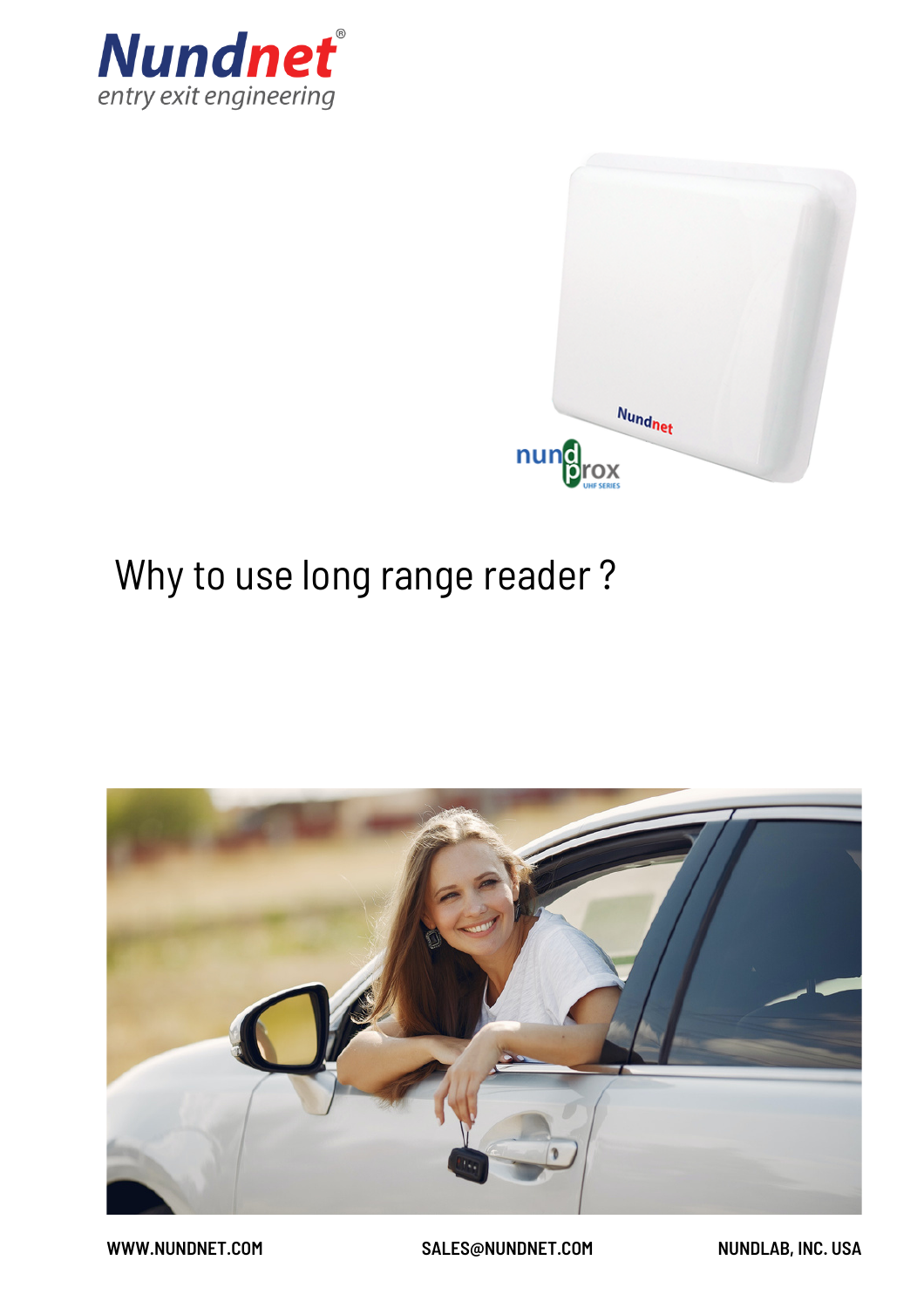

#### **WHY LONG RANGE READER?**

Do we need really need a long range reader. As the name implies, it is the device that reads the card, tag or any associated credential of the same frequency as that of the reader from a certain distance, the distance of detection determines the prefix of the reader. It could be short, mid and long range. But what is long and how long is the distance in case of UHF RFID readers. In general the small range is 5 Meter or less, mid is between 5 ~10 Meter and anything beyond 10 Meter is long range. There is an unlimited application of the UHF long range readers in access control and other industrial areas. Be it identification of tags at the parking zones or detection of tags in the fashion industry etc. The few reasons for using UHF RFID long range readers are briefly mentioned below



#### **Table of Contents**

- Hands free operation
- One card for all access control readers
- Looped access control
- Replace ANPR by long range reader
- Integration protocols available with long range readers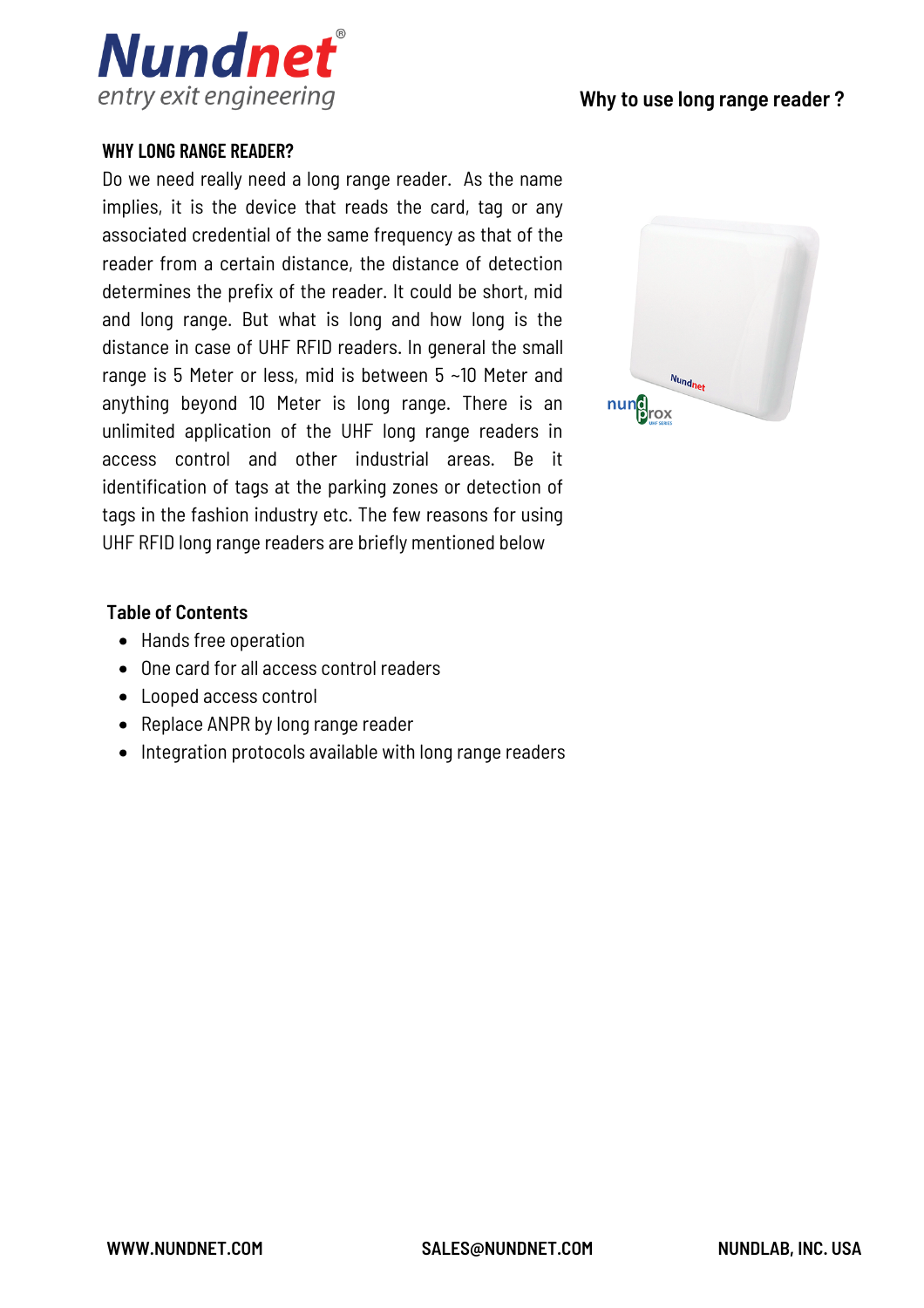

#### **HANDS FREE OPERATION**

The motorist does not need to show or pick the tag while entering the parking area as the tag is either fixed permanently on the headlight or grille or front glass. Once the tag comes in the range of the detection zone, the access controller is activated which in turn triggers the parking barrier. This way the motorist enters the parking area without any let or hindrance. The whole process is hands free as everything happens at the comfort of the motorist. The general issues like loss & misuse of tags or cards are eliminated as the tags are stuck to the headlight etc. Anti passback function of the access control panels is used effectively in practice. The tags stick to glass are secured efficiently as any vandalism or stealing of the tags cause the tag to get destroyed hence the chance of misusing the tag becomes null & void.



| Cards/ tags           | <b>Hard tags</b> | <b>Hybrid cards</b>    |
|-----------------------|------------------|------------------------|
| Cards & security tags | IP rated tags    | Hybrid frequency cards |

**Table 1.0 :** Types of credentials for long range readers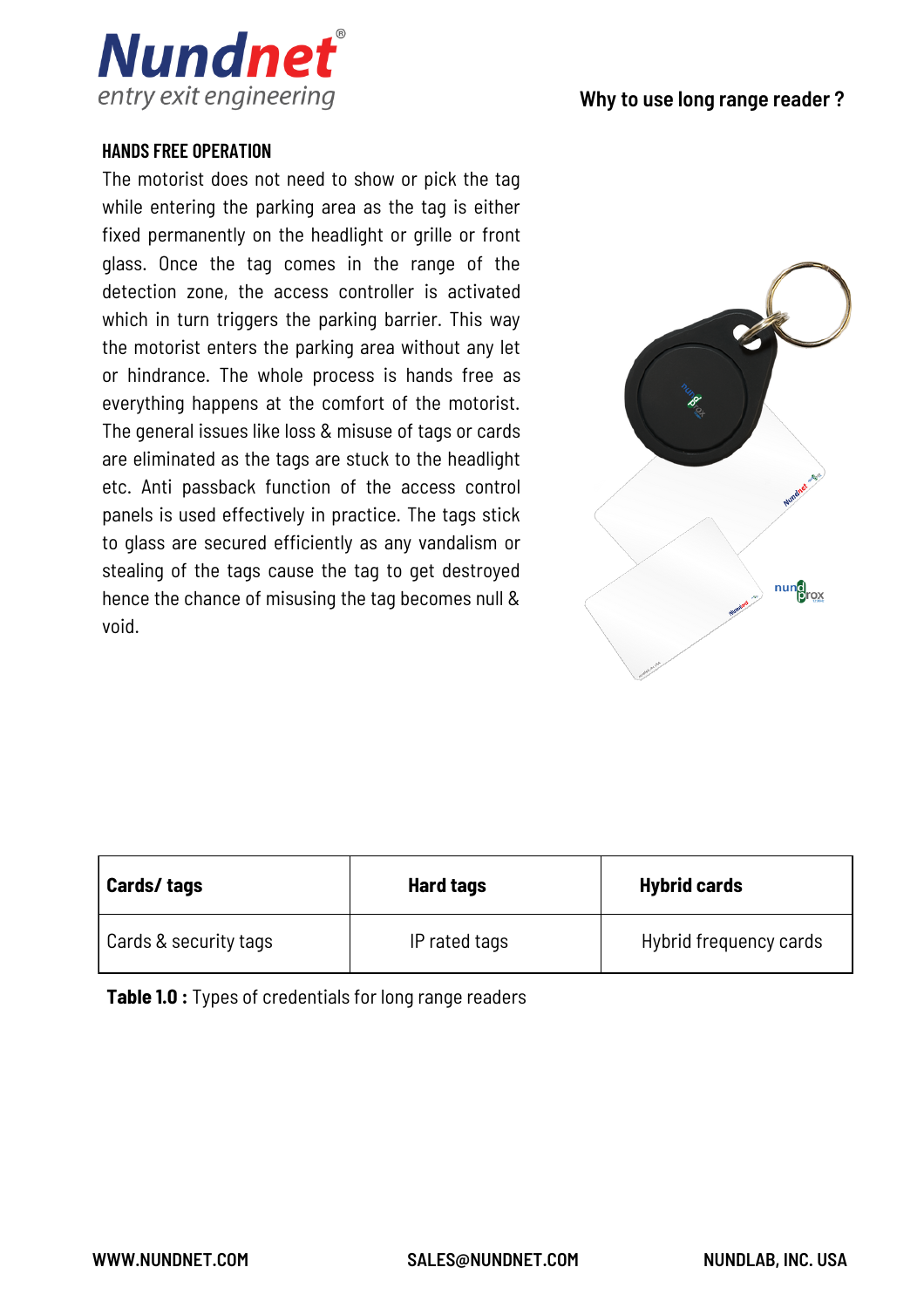

# **ONE CARD FOR ALL ACCESS READERS**

The UHF long range [readers](https://nundnet.com/Product/uhf-readers/) are technically the proximity readers and are essentially an integrated part of the access control mechanism in place. The sole aim is to use & manage the site entrances, exits and parking spaces efficiently at a very low cost, and provide the complete control & records of all operations. The use of [Hybrid](https://nundnet.com/Product/rfid-cards/dual-frequency-uhf-cards/) cards help in securing the site in a very efficient way by centralizing all the controls. The hybrid cards are a combination of several frequencies that are active in the field of access control systems.

| <b>TYPE</b>     | <b>FREQUENCY COMBINATION (HYBRID MODE)</b>                                                                                                                                          |
|-----------------|-------------------------------------------------------------------------------------------------------------------------------------------------------------------------------------|
| $UHF + LF$      | Combination of UHF card/ tag and LF (Low frequency = 125KHz.) for long<br>range reader & LF access control reader                                                                   |
| $UHF + HF$      | UHF $+$ HF Combination of UHF card/ tag and HF (High frequency = 13.56MHz.)<br>for long range reader & HF access control reader                                                     |
| $UHF + HF + LF$ | UHF $+$ HF $+$ LF Combination of UHF card/ tag, HF (High frequency = 13.56MHz.) and and LF (Low<br>frequency = 125KHz.) for long range reader, HF reader & LF access control reader |

#### **Table 2.0 : Hybrid card nomenclature for long range reader applications**

The combination of frequencies in a single credential tag or card helps in eliminating the use of multiple cards for the same site. The user can be provided with the card that is used to operate the access control system active in the building as well permit them to enter the parking area. Technically it helps in keeping the complete record of people who entered the parking area as well as the building. Hence two fold security.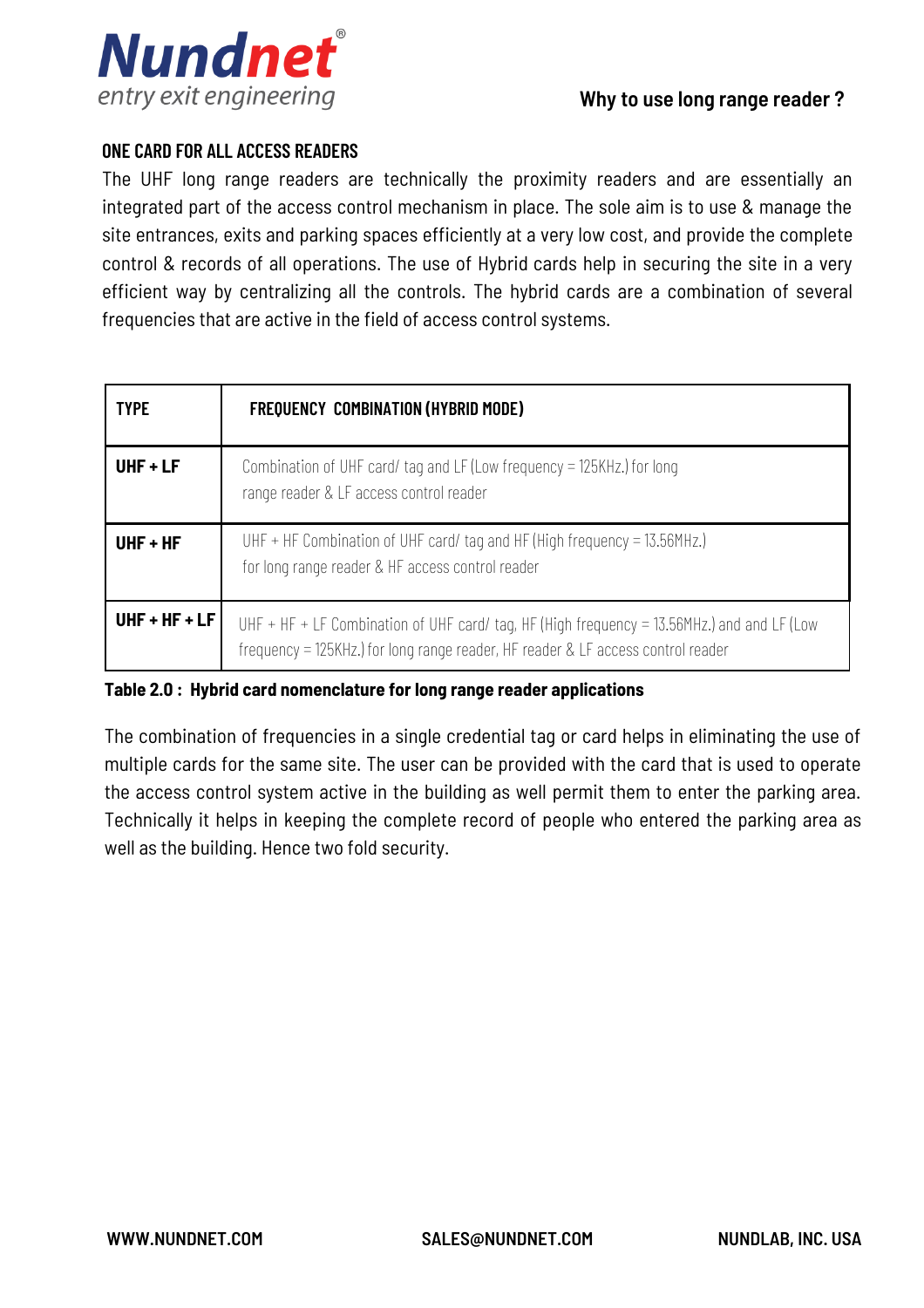

# **LOOPED ACCESS CONTROL**

In a big campus like situation, the perfect management of parking lots is of vital importance. Using the parking barriers in combination with the UHF long range readers helps in maintaining the great level of discipline in managing the big sites. Imagine more than one parking area in the campus where any one can park at any location can create a mess. To avoid such issues, the UHF long range readers help in segregating the parking zones hence maintaining the decorum of the location . The brief matrix using the long range readers for a two parking areas in same premises is as below:

| <b>MOTORIST A</b>                 | <b>MOTORIST B</b>                   | <b>MATRIX</b>                                               |
|-----------------------------------|-------------------------------------|-------------------------------------------------------------|
| PARKING AREA 1                    | PARKING AREA 2                      | $[1x1]: [A \times B]$                                       |
| UHF long range reader 1.1 (Entry) | UHF long range<br>reader 2.1(Entry) | Motorist A & Motorist B cannot enter<br>in each others zone |
| UHF long range reader 1.2 (Exit)  | UHF long range<br>reader 2.2 (Exit) | Motorist B & Motorist A cannot exit in<br>each others zone  |

#### **Table 3.0 : Parking area matrix using long range readers**

The motorists A with parking zone 1 cannot enter the parking zone 2 as the UHF long range reader in combination with the access control panel installed at the entrance of parking zone 2 is programmed to stop the motorists from entering this zone. All the UHF long range readers are integrated with the existing card readers of the building thereby creating a very strong eco system.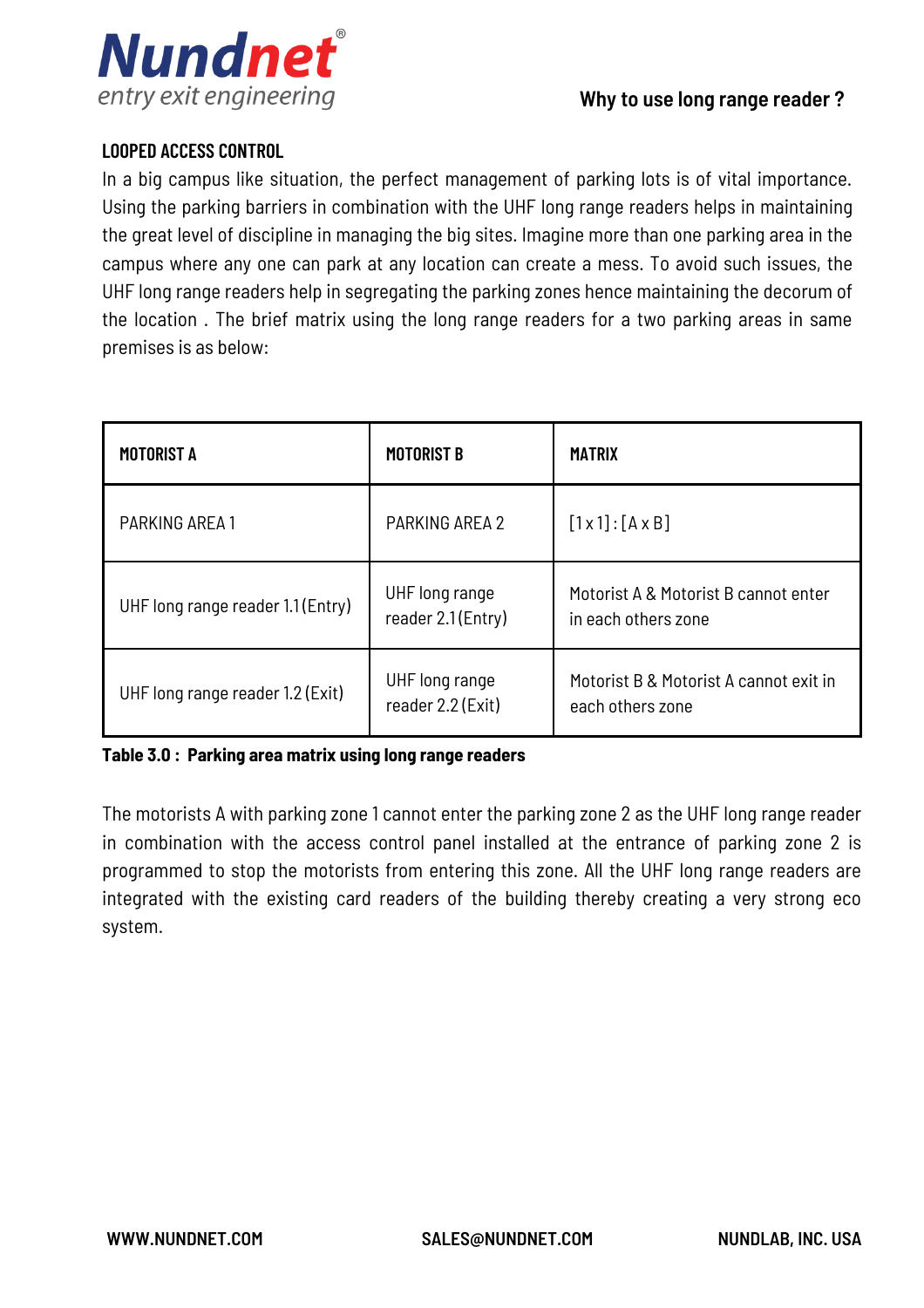

# **REPLACE ANPR BY LONG RANGE READER**

ANPR is a very advanced technology that detects the number plate of the vehicle, and compares with the database or stores the same then permits the vehicle to enter the location. The entry is based on the recognition of number plates. [ANPR](https://www.hawkberg.com/lpr-under-vehicle-scanner/) systems process the operation in three logical steps viz.a.viz detection of the number plate, capture of the number plate & recognition of the number plate, once the recognised number compares with the existing database the vehicle is permitted. The whole process consists of ANPR camera, software, server network and other accessories and is expensive with typically drastic maintenance procedures. In contrast, the UHF long range readers are very simple in application, use and maintenance. Like every vehicle has a different number plate, every tag or card has a unique identification code. ANPR has a limited range of application while UHF long range readers have wide application and can be integrated with any third party device using existing serial & relay ports. In some cases, we can use the well designed combination of UHF long range RFID readers and the ANPR systems. To eliminate the UV tint issues, which most of the vehicles face we can use tags out over headlights. All ANPR recognise number plates of all the countries that is why long range reader finds importance in such cases.



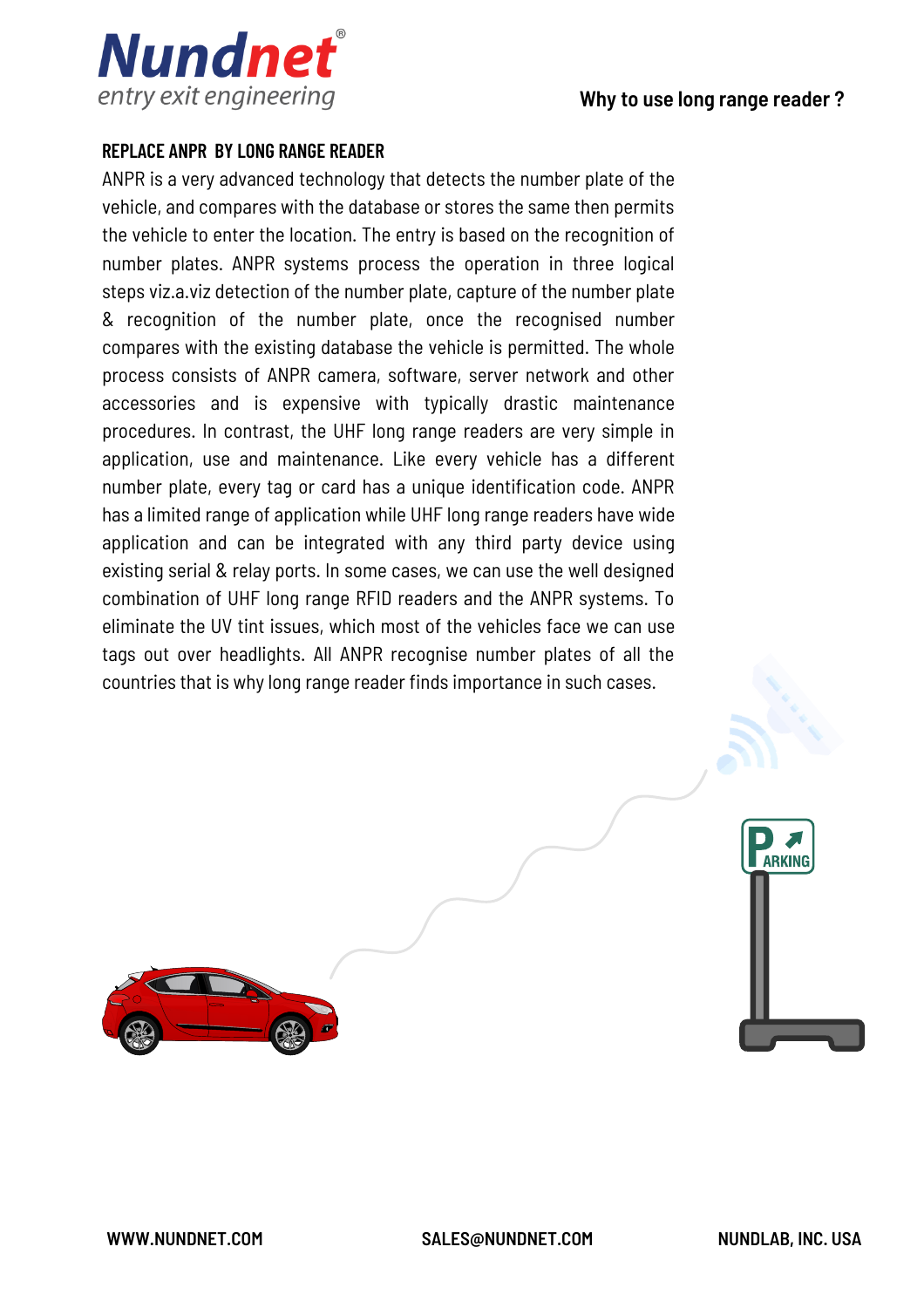

# **INTEGRATION PROTOCOLS AVAILABLE WITH LONG RANGE READER**

Long range readers are very easy to integrated based on API & SDK apart from hardware integration interfaces. The various communication interfaces are as below

| <b>RS485</b>   | This interface enables for the long distance communication and integration of<br>the long range readers.                                                                                            |
|----------------|-----------------------------------------------------------------------------------------------------------------------------------------------------------------------------------------------------|
| <b>RS232</b>   | Used for short distance communication and practically for one unit of long<br>range reader.                                                                                                         |
| <b>WIEGAND</b> | This is a defacto protocol enables to integrate the long range readers with<br>anythird party access control pannels with same port.                                                                |
| <b>SDK</b>     | This is a software development kit or called as DEV KIT also. This helps in<br>integrating the long range readers practically with every equipment.                                                 |
| <b>API</b>     | This is Interface kit or we can call as utility, it helps in integrating a certain<br>port or portion with the web application or other utilities to programe the long<br>reader readers if needed. |
| NO/NC          | O/NC are available with most of the long range reader and are much used for<br>integration with similiar ports of the control panel.                                                                |

# **Table 4.0 : Generic ports and Interface protocols for access controls**